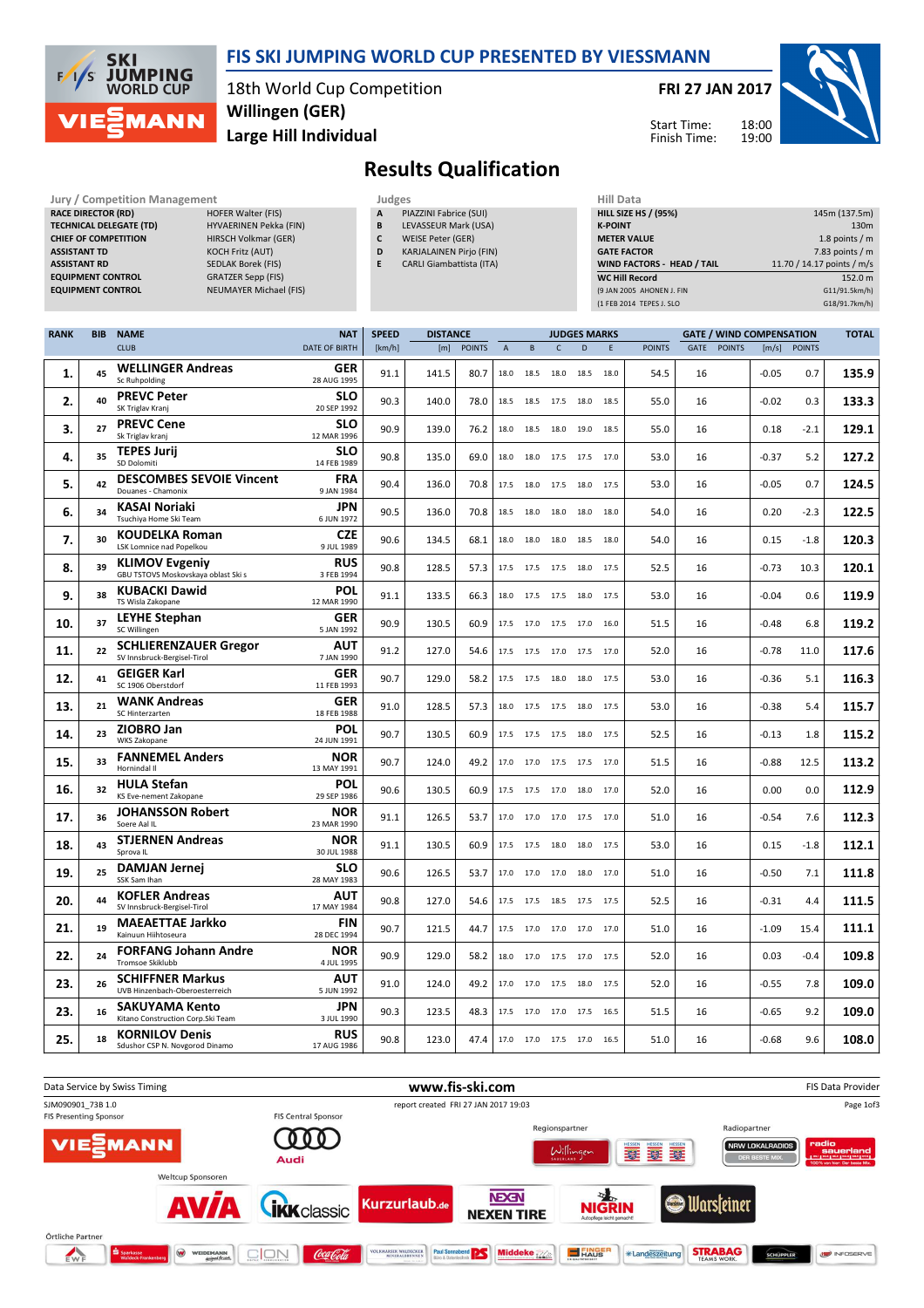



18th World Cup Competition Large Hill Individual Willingen (GER)

FRI 27 JAN 2017

Start Time: Finish Time:



# Results Qualification

| <b>RANK</b>          | <b>BIB</b>               | <b>NAME</b>                                                    | <b>NAT</b>                | <b>SPEED</b> | <b>DISTANCE</b> |               |                | <b>JUDGES MARKS</b> |      |                              |      | <b>GATE / WIND COMPENSATION</b> |      |               |         |               |                   |
|----------------------|--------------------------|----------------------------------------------------------------|---------------------------|--------------|-----------------|---------------|----------------|---------------------|------|------------------------------|------|---------------------------------|------|---------------|---------|---------------|-------------------|
|                      |                          | <b>CLUB</b>                                                    | <b>DATE OF BIRTH</b>      | [km/h]       | [m]             | <b>POINTS</b> | $\overline{A}$ | B                   | C    | D                            | E    | <b>POINTS</b>                   | GATE | <b>POINTS</b> | [m/s]   | <b>POINTS</b> |                   |
| 26.                  | 15                       | <b>LARINTO Ville</b><br>Lahden Hiihtoseura                     | FIN<br>11 APR 1990        | 90.7         | 121.5           | 44.7          |                |                     |      | 17.5 17.0 17.5 17.5 16.5     |      | 52.0                            | 16   |               | $-0.63$ | 8.9           | 105.6             |
| 27.                  | 8                        | <b>AHONEN Janne</b><br>Lahden Hiihtoseura                      | <b>FIN</b><br>11 MAY 1977 | 91.3         | 124.0           | 49.2          |                |                     |      | 17.5 17.0 17.0 17.0 16.5     |      | 51.0                            | 16   |               | $-0.34$ | 4.8           | 105.0             |
| 27.                  | 6                        | <b>AALTO Antti</b><br>Kiteen Urheilijat                        | <b>FIN</b><br>2 APR 1995  | 91.0         | 123.0           | 47.4          |                |                     |      | 17.0 16.5 16.5 17.0 16.5     |      | 50.0                            | 16   |               | $-0.54$ | 7.6           | 105.0             |
| 29.                  | $\overline{\phantom{a}}$ | <b>KOBAYASHI Ryoyu</b><br>Tsuchiya Home Ski Team               | <b>JPN</b><br>8 NOV 1996  | 90.7         | 119.5           | 41.1          |                | 16.5 16.5           |      | 16.5 16.5 16.0               |      | 49.5                            | 16   |               | $-0.78$ | 11.0          | 101.6             |
| 30.                  | 17                       | <b>HILDE Tom</b><br>Asker Skiklubb                             | NOR<br>22 SEP 1987        | 90.8         | 114.0           | 31.2          |                | 17.0 17.0           |      | 16.0 17.5 16.5               |      | 50.5                            | 16   |               | $-1.07$ | 15.2          | 96.9              |
| 31.                  | 5                        | <b>SEMENIC Anze</b><br><b>NSK TRZIC FMG</b>                    | <b>SLO</b><br>1 AUG 1993  | 90.7         | 116.5           | 35.7          |                | 17.0 16.5           |      | 17.0 16.5 16.5               |      | 50.0                            | 16   |               | $-0.78$ | 11.0          | 96.7              |
| 32.                  | 14                       | <b>HUBER Daniel</b><br>SC Seekirchen-Salzburg                  | AUT<br>2 JAN 1993         | 90.5         | 115.0           | 33.0          |                |                     |      | 17.0  16.5  16.5  17.5  16.0 |      | 50.0                            | 16   |               | $-0.80$ | 11.3          | 94.3              |
| 33.                  | $\overline{7}$           | <b>VASSILIEV Dimitry</b><br>Ufa Dinamo                         | <b>RUS</b><br>26 DEC 1979 | 91.1         | 115.0           | 33.0          |                | 16.5 16.5           |      | 15.5 16.5 16.0               |      | 49.0                            | 16   |               | $-0.52$ | 7.4           | 89.4              |
| 34.                  | 20                       | <b>HLAVA Lukas</b><br>Dukla Liberec                            | CZE<br>10 SEP 1984        | 90.4         | 114.0           | 31.2          |                |                     |      | 16.5 17.0 17.0 17.0 16.5     |      | 50.5                            | 16   |               | $-0.54$ | 7.6           | 89.3              |
| 35.                  | 12                       | <b>LANISEK Anze</b><br><b>Ssk Menges</b>                       | <b>SLO</b><br>20 APR 1996 | 90.5         | 110.0           | 24.0          | 16.0           | 16.5                |      | 17.0 16.5 15.5               |      | 49.0                            | 16   |               | $-1.08$ | 15.3          | 88.3              |
| 36.                  | 13                       | <b>MATURA Jan</b><br>Dukla Liberec                             | <b>CZE</b><br>29 JAN 1980 | 90.5         | 114.0           | 31.2          |                | 16.5 16.5           |      | 16.5 16.5 16.0               |      | 49.5                            | 16   |               | $-0.51$ | 7.2           | 87.9              |
| 37.                  | $\overline{\mathbf{3}}$  | <b>HAUER Joachim</b><br><b>Bekkelaget SK</b>                   | <b>NOR</b><br>2 FEB 1991  | 90.6         | 112.0           | 27.6          | 16.0           | 16.0                |      | 16.5 16.0 15.5               |      | 48.0                            | 16   |               | $-0.74$ | 10.5          | 86.1              |
| 38.                  | 9                        | <b>HAZETDINOV Ilmir</b><br>SDUSHOR 33 MOSKOVSKAYA OBLAST - RES | <b>RUS</b><br>28 OCT 1991 | 90.8         | 109.0           | 22.2          | 16.0           | 16.5                |      | 16.0 17.0 16.0               |      | 48.5                            | 16   |               | $-1.06$ | 15.0          | 85.7              |
| 39.                  | 29                       | <b>JANDA Jakub</b><br>Dukla Liberec                            | <b>CZE</b><br>27 APR 1978 | 90.5         | 110.5           | 24.9          | 16.0           | 16.0                | 16.5 | 16.0                         | 15.5 | 48.0                            | 16   |               | $-0.83$ | 11.8          | 84.7              |
| 40.                  | 31                       | <b>STURSA Vojtech</b><br>Dukla Liberec                         | <b>CZE</b><br>3 AUG 1995  | 90.2         | 106.0           | 16.8          | 16.0           | 16.0                |      | 16.5 16.0 15.0               |      | 48.0                            | 16   |               | $-0.95$ | 13.5          | 78.3              |
| <b>Not Qualified</b> |                          |                                                                |                           |              |                 |               |                |                     |      |                              |      |                                 |      |               |         |               |                   |
| 41.                  | 4                        | <b>ZHAPAROV Marat</b>                                          | KAZ                       | 90.4         | 109.5           | 23.1          |                |                     |      | 15.0 16.0 16.5 15.5 16.0     |      | 47.5                            | 16   |               | $-0.42$ | 5.9           | 76.5              |
| 42.                  | 10                       | Ski Club VKO<br><b>KOBAYASHI Junshiro</b>                      | 25 AUG 1985<br><b>JPN</b> | 90.2         | 116.5           | 35.7          | 9.5            | 9.0                 | 8.0  | 9.5                          | 9.0  | 27.5                            | 16   |               | $-0.19$ | 2.7           | 65.9              |
| 43.                  | $\mathbf{1}$             | Megmilk Snow Brand Ski Team<br><b>SOKOLENKO Konstantin</b>     | 11 JUN 1991<br>KAZ        | 90.2         | 94.5            | $-3.9$        |                |                     |      | 15.0 15.5 16.0 16.0 15.0     |      | 46.5                            | 16   |               | $-1.07$ | 15.2          | 57.8              |
|                      |                          | <b>Csca Almaty</b>                                             | 9 NOV 1987                |              |                 |               |                |                     |      |                              |      |                                 |      |               |         |               |                   |
| Prequalified         |                          |                                                                |                           |              |                 |               |                |                     |      |                              |      |                                 |      |               |         |               |                   |
|                      | 46                       | <b>FREITAG Richard</b><br>SG Nickelhuette Aue                  | <b>GER</b><br>14 AUG 1991 | 90.3         | 129.0           | 58.2          |                |                     |      |                              |      |                                 | 16   |               | $-0.84$ | 11.9          |                   |
|                      | 47                       | <b>ZYLA Piotr</b><br>WSS Wisla                                 | <b>POL</b><br>16 JAN 1987 | 90.4         | 133.5           | 66.3          |                |                     |      |                              |      |                                 | 16   |               | $-0.21$ | 3.0           |                   |
|                      | 48                       | <b>FETTNER Manuel</b><br>SV Innsbruck-Bergisel-Tirol           | <b>AUT</b><br>17 JUN 1985 |              | <b>DNS</b>      |               |                |                     |      |                              |      |                                 |      |               |         |               |                   |
|                      | 49                       | <b>EISENBICHLER Markus</b><br>TSV Siegsdorf                    | <b>GER</b><br>3 APR 1991  | 90.4         | 134.5           | 68.1          |                |                     |      |                              |      |                                 | 16   |               | $-0.56$ | 7.9           |                   |
|                      | 50                       | <b>HAYBOECK Michael</b><br>UVB Hinzenbach-Oberoesterreich      | <b>AUT</b><br>5 MAR 1991  |              | <b>DNS</b>      |               |                |                     |      |                              |      |                                 |      |               |         |               |                   |
|                      | 51                       | <b>KOT Maciej</b><br>AZS Zakopane                              | <b>POL</b><br>9 JUN 1991  | 90.7         | 136.0           | 70.8          |                |                     |      |                              |      |                                 | 16   |               | 0.27    | $-3.2$        |                   |
|                      | 52                       | <b>KRAFT Stefan</b><br>SV Schwarzach-Salzburg                  | <b>AUT</b><br>13 MAY 1993 |              | <b>DNS</b>      |               |                |                     |      |                              |      |                                 |      |               |         |               |                   |
|                      | 53                       | <b>PREVC Domen</b><br>Sk Triglav kranj                         | <b>SLO</b><br>4 JUN 1999  | 89.9         | 135.0           | 69.0          |                |                     |      |                              |      |                                 | 16   |               | $-0.33$ | 4.7           |                   |
|                      | 54                       | <b>TANDE Daniel Andre</b><br>Kongsberg If                      | NOR<br>24 JAN 1994        | 91.0         | 119.5           | 41.1          |                |                     |      |                              |      |                                 | 16   |               | $-0.74$ | 10.5          |                   |
|                      | 55                       | <b>STOCH Kamil</b><br>KS Eve-nement Zakopane                   | <b>POL</b><br>25 MAY 1987 | 90.1         | 145.0           | 87.0          |                |                     |      |                              |      |                                 | 15   | 4.3           | 0.22    | $-2.6$        |                   |
|                      |                          |                                                                |                           |              |                 |               |                |                     |      |                              |      |                                 |      |               |         |               |                   |
|                      |                          | Data Service by Swiss Timing                                   |                           |              | www.fis-ski.com |               |                |                     |      |                              |      |                                 |      |               |         |               | FIS Data Provider |